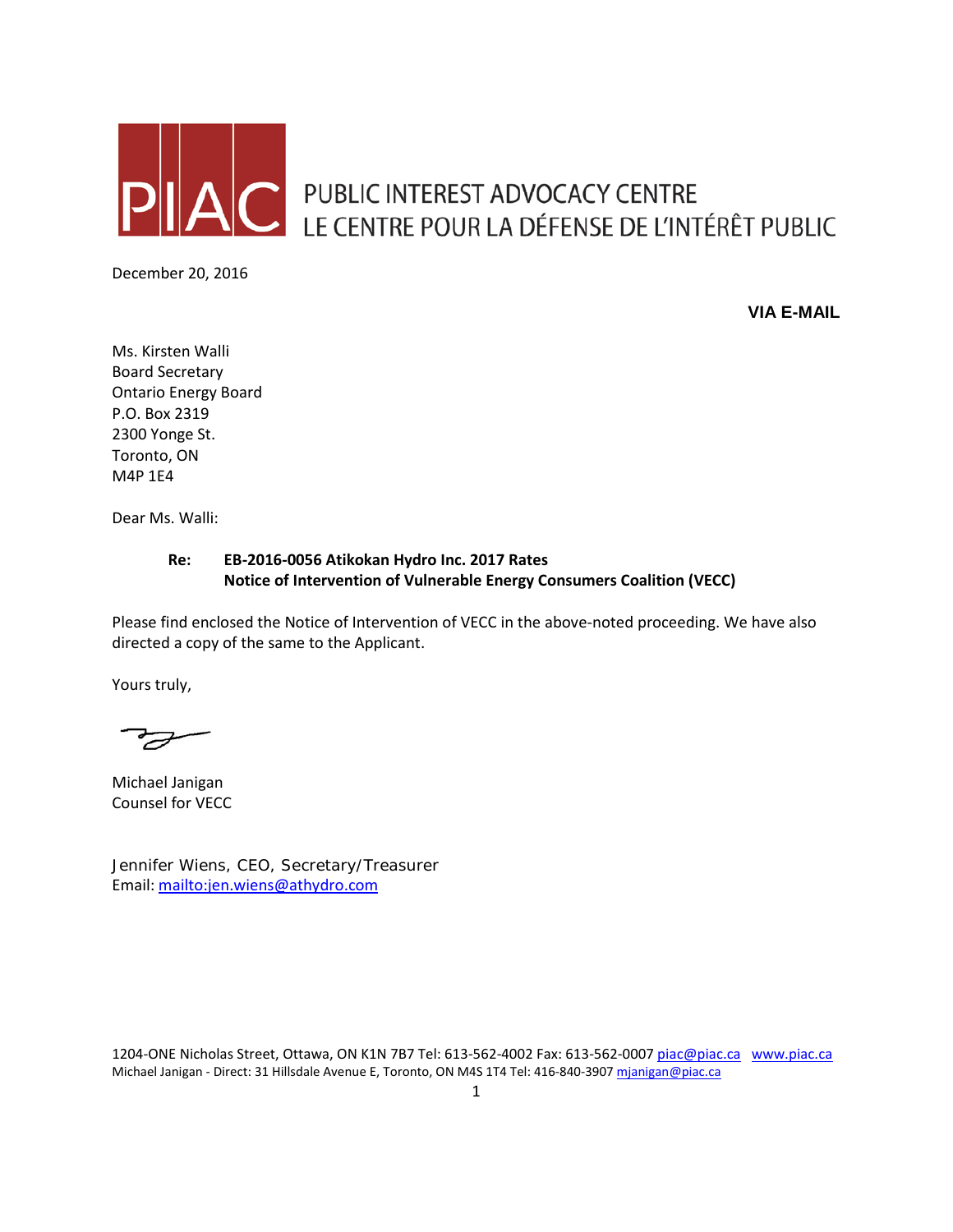# **ONTARIO ENERGY BOARD IN THE MATTER OF AN APPLICATION BY ATIKOKAN HYDRO INC. 2017 DISTRIBUTION RATES**

## **NOTICE OF INTERVENTION OF THE VULNERABLE ENERGY CONSUMERS COALITION**

To: Ms. Kirsten Walli, Board Secretary

#### And to: **Jennifer Wiens, CEO, Secretary/Treasurer**

#### **IDENTITY OF THE INTERVENOR AND ITS MEMBERSHIP**

- 1. The Vulnerable Energy Consumers Coalition (VECC) hereby expresses its intention to intervene and participate in the above-mentioned proceeding. VECC consists of the following organizations:
	- (a) The Federation of Metro Tenants Association (FMTA)
	- (b) The Ontario Coalition of Senior Citizens' Organizations (OCSCO)
- 2. The Federation of the Metro Tenants Association (the "FMTA") is a non-profit corporation composed of over ninety-two affiliated tenants associations, individual tenants, housing organizations, and members of non-profit housing co-oops. In addition to encouraging the organization of tenants and the promotion of decent and affordable housing, the Federation provides general information, advice, and assistance to tenants. The address is:

500-27 Carlton Street Toronto, ON M5B 1L2

3. The Ontario Coalition of Senior Citizens' Organizations ("OCSCO") is a coalition of over 160 senior groups as well as individual members across Ontario. OCSCO represents the concerns of over 500,000 senior citizens through its group and individual members. OCSCO's mission is to improve the quality of life for Ontario's seniors. OCSCO's address is:

> 333 Wilson Avenue, Suite 406 Toronto, ON M3H 1T2

4. The coalition of the FMTA and OCSCO under the name VECC has the specific mandate of intervening in proceedings to advocate on behalf of the interests of Ontario's vulnerable consumers with respect to energy issues, primarily through intervention in regulatory proceedings at the Ontario Energy Board.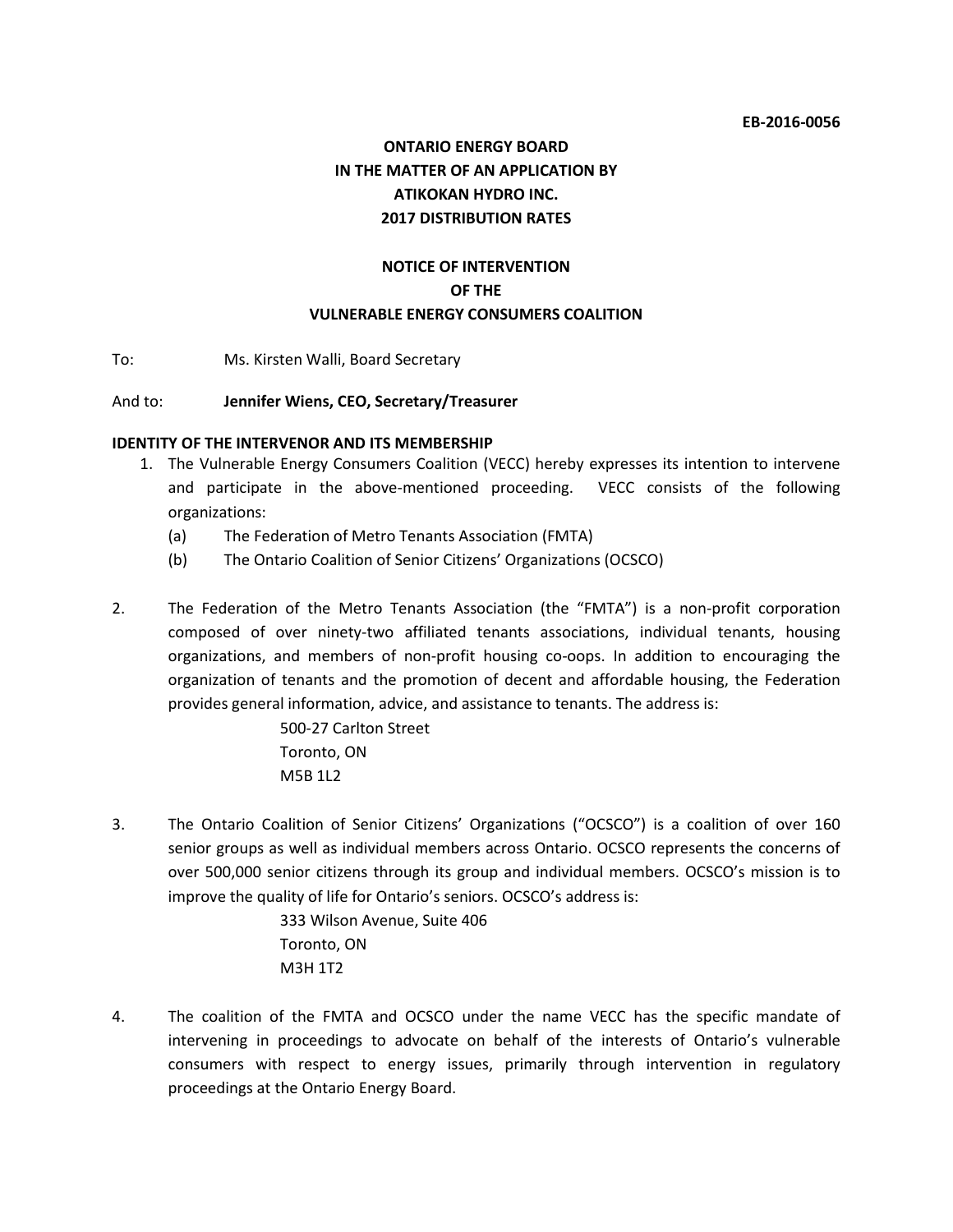- 5. Although the organization is not itself a member of VECC, the Public Interest Advocacy Centre (PIAC) in Ottawa assists in the representation of the interests of vulnerable consumers by ensuring the availability of competent representation and consultant support to the VECC participation.
- 6. VECC is a frequent intervenor in Board proceedings. Our annual information filing can be found on the Board's website at: [http://www.ontarioenergyboard.ca/oeb/Industry/Regulatory+Proceedings/Applications+Before](http://www.ontarioenergyboard.ca/oeb/Industry/Regulatory+Proceedings/Applications+Before+the+Board/Annual+Filings+-+Frequent+Intervenors) [+the+Board/Annual+Filings+-+Frequent+Intervenors](http://www.ontarioenergyboard.ca/oeb/Industry/Regulatory+Proceedings/Applications+Before+the+Board/Annual+Filings+-+Frequent+Intervenors)

## **INDIVIDUALS AUTHORIZED TO REPRESENT VECC IN THIS PROCEEDING**

7. The name & address of the agent authorized to receive documents on behalf of VECC is:

Mr. Michael Janigan VECC Counsel Public Interest Advocacy Centre (PIAC) 31 Hillsdale Avenue, East Toronto, ON M4S 1T4 Mr. Janigan's Direct line: 416-840-3907 [mjanigan@piac.ca](mailto:mjanigan@piac.ca) PIAC Office: 613- 562-4002 Ext. 21 - Donna Brady

8. VECC requests that all correspondence and documentation also be electronically copied to VECC's consultants:

> Mark Garner (project manager) Econalysis Consulting Services 34 King Street East, Suite 630 Toronto, Ontario M5C 2X8 647-408-4501 (office) [markgarner@rogers.com](mailto:markgarner@rogers.com)

#### AND TO

Bill Harper Econalysis Consulting Services 34 King Street East, Suite 630 Toronto, Ontario M5C 2X8 416-348-0193 (office) [bharper@econalysis.ca](mailto:bharper@econalysis.ca)